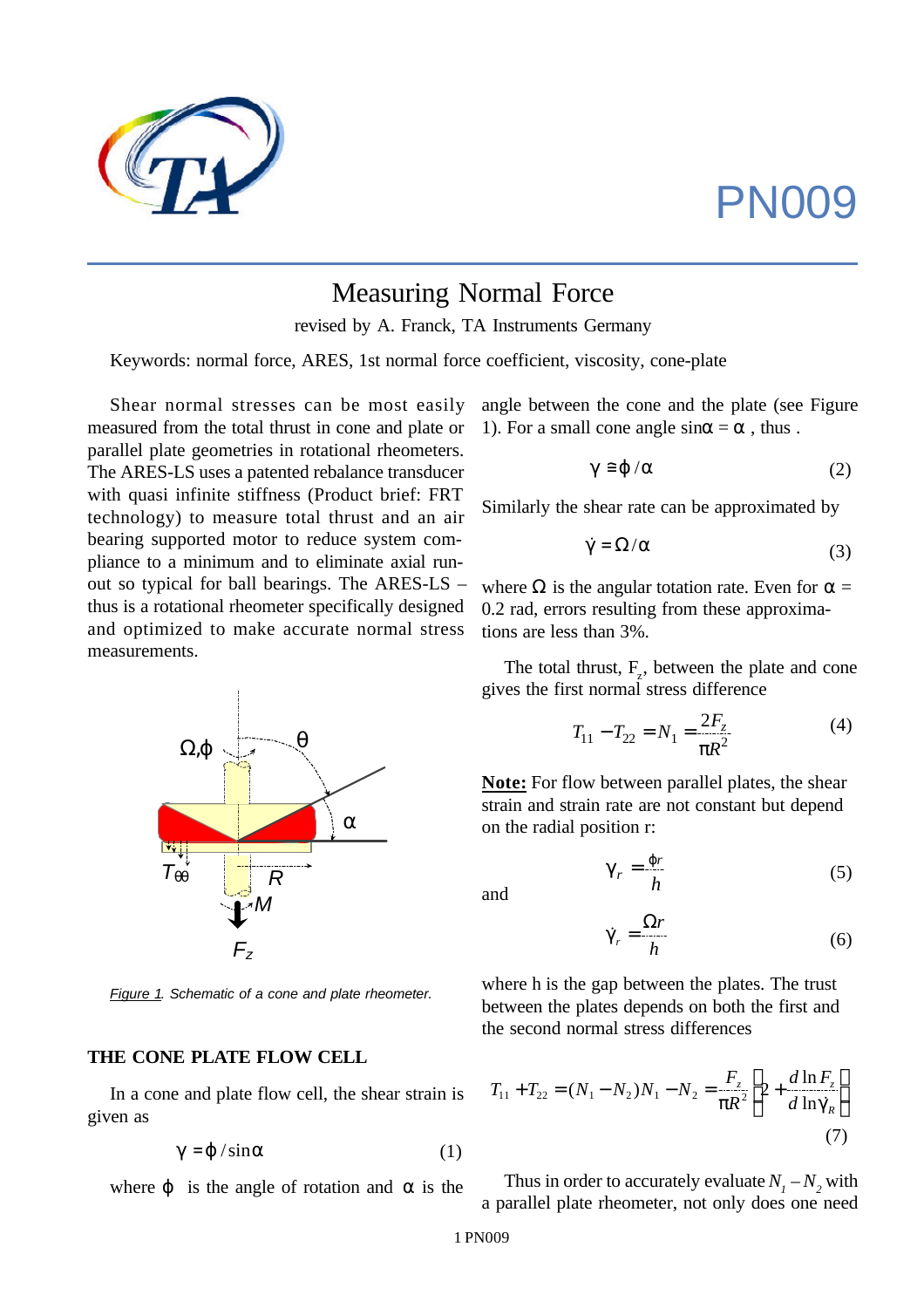to measure the thrust,  $F_z$ , but also how it changes with shear rate or rotation rate W. For  $1 < d\ln F_z l d\ln g_R$ *<2.5* /1/ equation above reduces to:

$$
(N_1 - N_2) = \frac{4F_z}{pR^2}
$$
 (8)

where  $(N_1 - N_2)$  is evaluated at  $\gamma_r = 0.76$ **g**<sub>R</sub>. With accurate  $N_i$  *data* from cone and plate and  $(N_i N_2$ ) from parallel plates  $N_2$  can be determined by the difference.

#### **MEASUREMENT OF N<sup>1</sup>**

Although the equations given above are fairly straight forward, care must be taken to obtain accurate normal stress measurements. Most problems come with highly viscous and elastic samples at elevated temperatures, i.e., typically polymer melts /2/. It is difficult to reach high shear rates since the polymer is unstable at the free surface. By using smaller cone angles (or gaps, *h,* in parallel plates) somewhat higher shear rates can be obtained. However, small cone angles can cause severe errors in transient (time dependent) tests. The normal thrust will cause the instrument to deflect slightly. This pushes open the gap by a small amount and the sample flows toward the center of the cone. This cross flow retards the true normal force reading. The smaller the cone angle, the longer the material takes to flow. The consequences on the normal stress build up in a start up experiment are shown in Figure 2. After 15 s the data from tests with all five cone angles agree; but the true normal force overshoot is recorded at short time only for cone angles of 0.1 rad or larger /3/. According to Hansen & Nazem /4/ the instrument response time can be estimated from:

$$
I_{inst} \approx \frac{6pRh_o}{K_Z a^3} \tag{9}
$$

For good transient normal stress response l*inst* must be small. The ARES LS uses a unique rebalance transducer, which provides high stiffness,  $K_z = \frac{1}{g/mm}$ , yet high sensitivity. From equation 8, the strong effect of increasing cone angle, as shown in Figure 2 becomes evident. Decreasing radius also helps reduce  $l_{inst}$ . For polymer melts a cone with  $a > 0.1$  rad and  $R < 12.5$  mm is an optimized geometry for the ARES system, with a system response time of  $< 1$  s for a melt with a viscosity of  $10<sup>4</sup>$  Pas.



*Figure 2. Normal stress vs. time upon start-up of steady* shear,  $\sim$  =10 s<sup>-1</sup>; low density polyethylene with ?o =5 i0<sup>4</sup> *Pa S. Cone diameter 24 mm and five different angles. (replotted from Meissner, 1972).*

affect the system response time, but would make the normal force measurement virtually impossible, due to the noise arising from temperature, i.e. density fluctuations. For a typical polymer melt expansion coefficient  $(10^{-4} \text{ 1}/^{\circ}\text{C})$ , temperature fluctuations of 0.1  $\degree$ C, cause dilatation fluctuations of 0.2μm (gap 2mm in parallel plate geometry). These fluctuations in a stiff system superimpose on the real normal force measurement – thus can reduce the system normal force sensitivity significantly

Another problem with small cone angles or small gaps and viscous samples is the great  $N_1$  sensitivity to instrument alignment. Small gaps also make it difficult to load samples. It can take hours for stresses to relax, especially if the material has a yield stress. Shearing very slowly during and after loading can spread relaxation. The AutoGap function, standard on ARES allows automatic loading of high viscous samples. However, the best solution to reduce the loading time is to pre-mold a specimen to the right size and insert between the cone and plate.

Measuring normal stresses for lower viscosity systems like polymer solutions is easier but still has pitfalls. lnertia of the fluid itself causes a normal force opposite the elastic one at high rotation rates /5/. This effect can be approximately corrected by:

$$
F_{Z,inertia} = -0.075 \text{pr}\Omega^2 R^4 \quad (10)
$$

The preferred boundary condition is to use a cone

Higher system stiffness, will only marginally